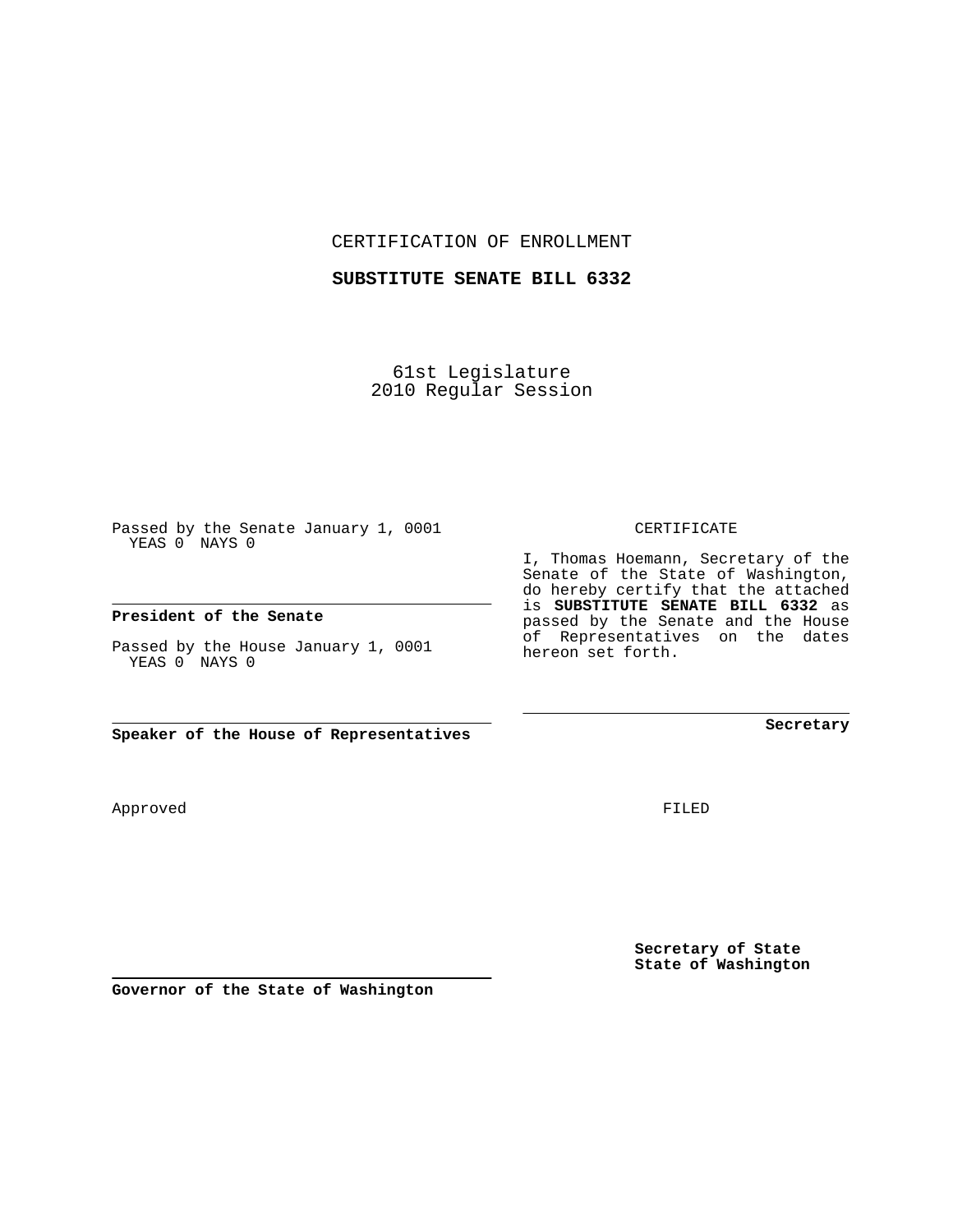# **SUBSTITUTE SENATE BILL 6332** \_\_\_\_\_\_\_\_\_\_\_\_\_\_\_\_\_\_\_\_\_\_\_\_\_\_\_\_\_\_\_\_\_\_\_\_\_\_\_\_\_\_\_\_\_

\_\_\_\_\_\_\_\_\_\_\_\_\_\_\_\_\_\_\_\_\_\_\_\_\_\_\_\_\_\_\_\_\_\_\_\_\_\_\_\_\_\_\_\_\_

AS AMENDED BY THE HOUSE

Passed Legislature - 2010 Regular Session

## **State of Washington 61st Legislature 2010 Regular Session**

**By** Senate Labor, Commerce & Consumer Protection (originally sponsored by Senators Kohl-Welles, Haugen, Delvin, Kline, Fraser, Stevens, Shin, Fairley, and Roach)

READ FIRST TIME 01/25/10.

 1 AN ACT Relating to human trafficking; amending RCW 19.320.010 and 2 19.320.020; adding new sections to chapter 19.320 RCW; and prescribing 3 penalties.

4 BE IT ENACTED BY THE LEGISLATURE OF THE STATE OF WASHINGTON:

 5 **Sec. 1.** RCW 19.320.010 and 2009 c 492 s 1 are each amended to read 6 as follows:

 7 The definitions in this section apply throughout this chapter 8 unless the context clearly requires otherwise.

9 (1) "Domestic employers of foreign workers" or "domestic employer" 10 means a person or persons residing in the state of Washington who 11 recruit or employ a foreign worker to perform work in Washington state.

12 (2) "Foreign worker" or "worker" means a person who is not a 13 citizen of the United States  $((and))_L$  who comes to Washington state 14 based on an offer of employment, and who holds a nonimmigrant visa for 15 temporary visitors. ((<del>"Foreign worker" or "worker" does not include</del> 16 persons who hold an H-1B visa and come to work in the state.)

17 (3) "International labor recruitment agency" means a corporation, 18 partnership, business, or other legal entity, whether or not organized 19 under the laws of the United States or any state, that does business in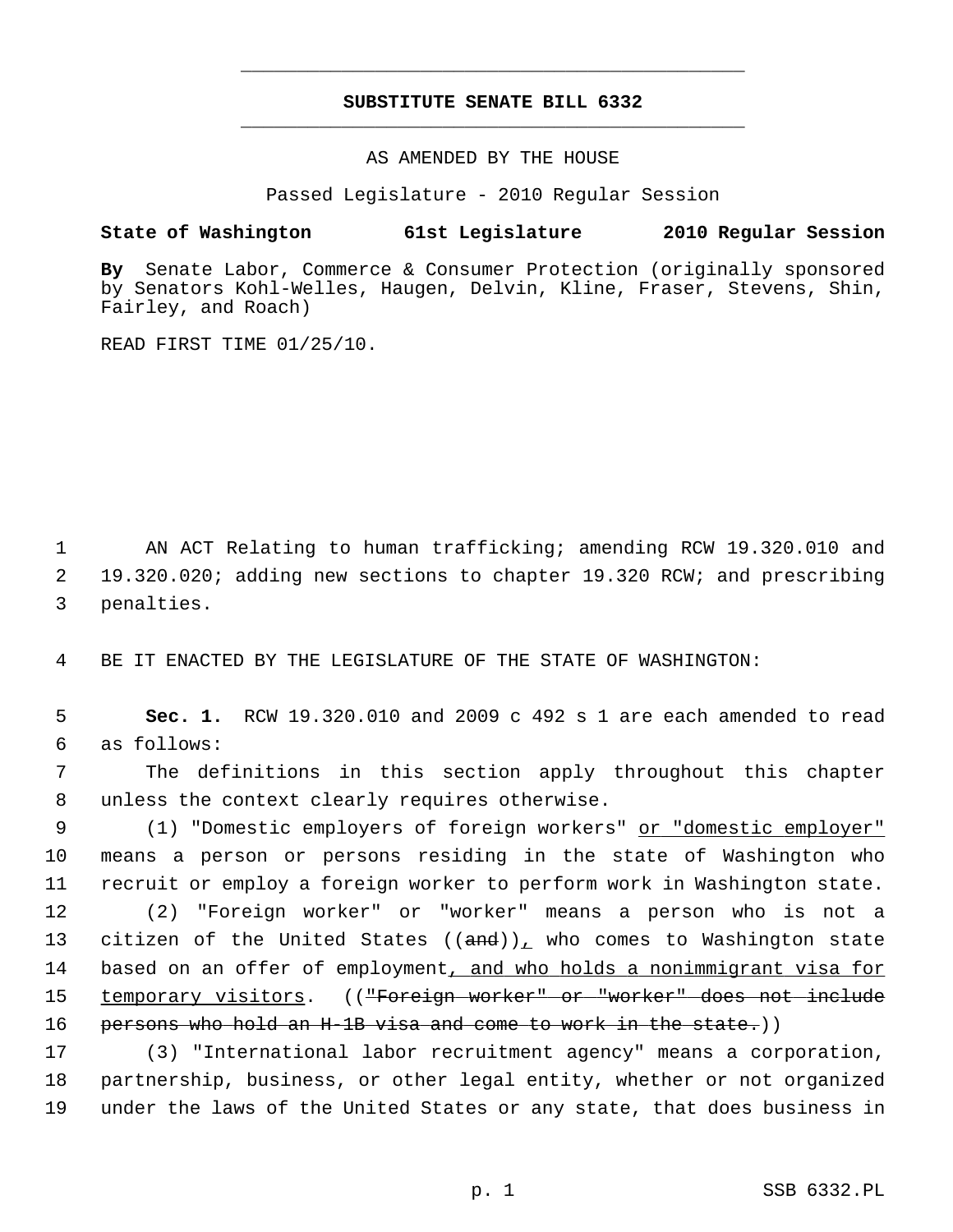1 the United States and offers Washington state entities engaged in the 2 employment or recruitment of foreign workers, employment referral 3 services involving citizens of a foreign country or countries by acting 4 as an intermediary between these foreign workers and Washington 5 employers.

 6 **Sec. 2.** RCW 19.320.020 and 2009 c 492 s 2 are each amended to read 7 as follows:

 8 (1) Except as provided in subsection (4) of this section, domestic 9 employers of foreign workers and international labor recruitment 10 agencies must provide a disclosure statement as described in this 11 section to foreign workers who have been referred to or hired by a 12 Washington employer on or after the effective date of this section.

13 (2) The disclosure statement must:

14 (a) Be provided in English or, if the worker is not fluent or 15 literate in English, another language that is understood by the worker;

16 (b) State that the worker may be considered an employee under the 17 laws of the state of Washington and is subject to state worker health 18 and safety laws and may be eligible for workers' compensation insurance 19 and unemployment insurance;

20 (c) State that the worker may be subject to both state and federal 21 laws governing overtime and work hours, including the minimum wage act 22 under chapter 49.46 RCW;

23 (d) Include an itemized listing of any deductions the employer 24 intends to make from the worker's pay for food and housing;

25 (e) Include an itemized listing of the international labor 26 recruitment agency's fees;

27 (f) State that the worker has the right to control over his or her 28 travel and labor documents, including his or her visa, at all times and 29 that the employer may not require the employee to surrender those 30 documents to the employer or to the international labor recruitment 31 agency while the employee is working in the United States, except as 32 otherwise required by law or regulation or for use as supporting 33 documentation in visa applications;

34 (g) Include a list of services or a hot line a worker may contact 35 if he or she thinks that he or she may be a victim of trafficking.

36 (3) The department of labor and industries may create a model 37 disclosure form and post the model form on its web site so that